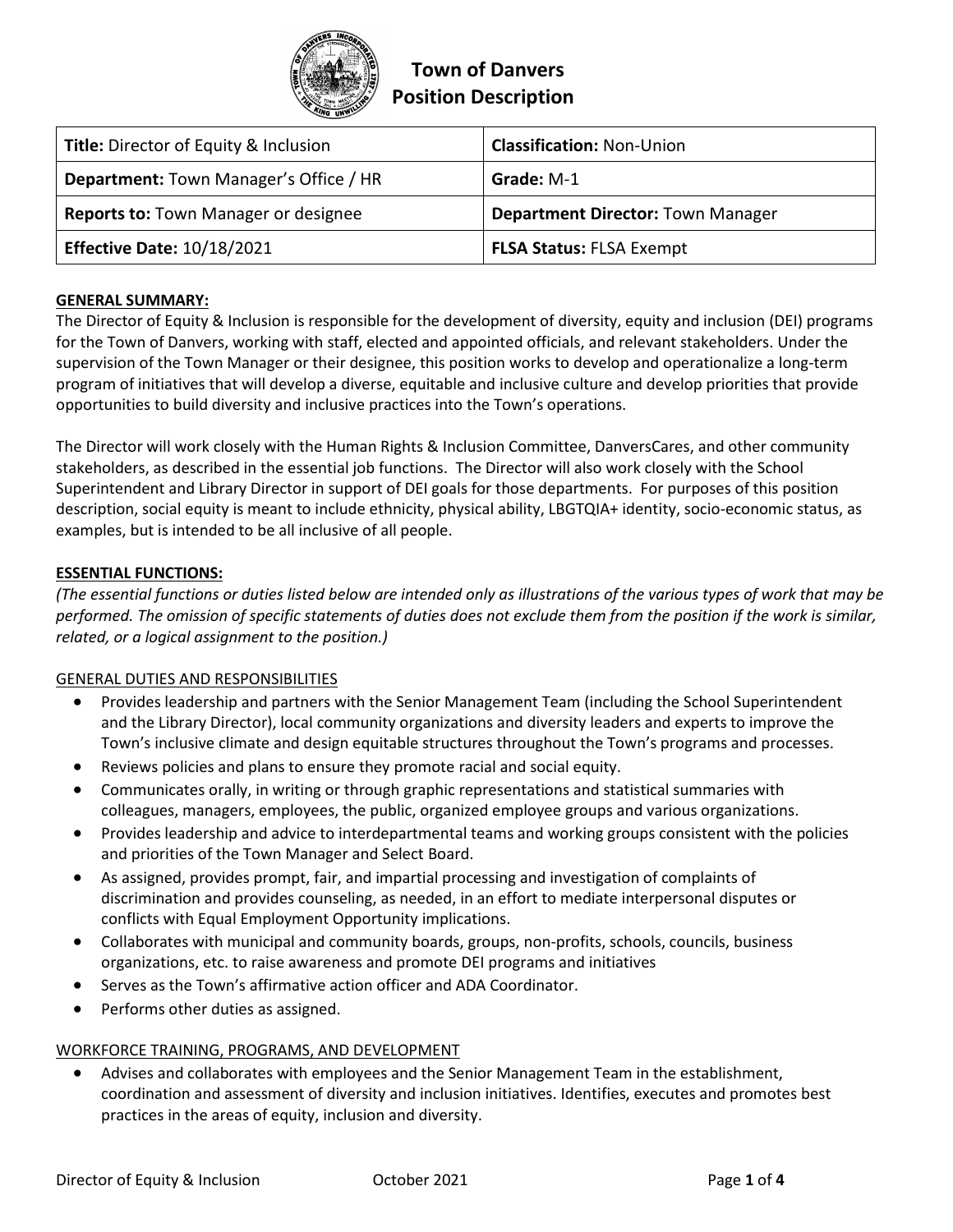- Identifies best practices and emerging workforce trends; identifies external trends and benchmarks that inform and complement internal workforce goals and employee engagement; brings new ideas to the Town's diversity, equity, and inclusion initiatives.
- Develops employee groups to provide an engine for positively impacting the organization through effective leadership, engagement, programming, and management; develops and builds programs that create a common language around racial and social equity and inclusion and facilitates dialogue among employees.
- Designs, implements, assesses, and prepares diversity initiatives and policies and provides recommendations to the Town Manager and Select Board for consideration.
- Collaborates with the Assistant Town Manager and HR Director to develop and facilitate trainings for Town employees, boards, and committees, including implicit bias, antiracism, and social inclusion trainings.

## COMMUNITY OUTREACH AND ENGAGEMENT

- Develops ways to engage the community in meaningful dialogue about racial and social equity, inclusion, and what it means to be a welcoming community; meets regularly with various community groups
- Plans and coordinates events to create spaces and frameworks for all interested community members to continue to learn about issues related to race, diversity, equity, and inclusion both in their everyday lives as well as in the broader context, utilizing a variety of resources like guest speakers, videos/film, books, community conversations, and workshops
- Serves as a technical resource to the Town and residents regarding Human Rights, Equity/Inclusion and ADA.
- As assigned, responds to and resolves difficult and sensitive citizen inquiries and complaints.
- Investigates ADA and Human Rights complaints and provides written reports, as needed.
- Works with the Human Rights and Inclusion Committee (HRIC) and Commission on Disability to address policies and procedures. Attends and supports the Commission on Disability and HRIC meetings.
- Collaborates with local, regional, and national organizations doing work in the DEI space, such as the Metropolitan Area Planning Council, the Essex County Community Foundation, the National League of Cities Race, Equity, and Leadership Program, the Government Alliance on Race and Equity, and others.

## POLICY REVIEW AND DEVELOPMENT (IN COLLABORATION WITH HUMAN RESOURCES):

- Assists in setting and achieving equity and inclusion goals, specifically in recruiting, hiring, promoting, and retaining qualified employees.
- Assists with outreach and recruitment and serves on hiring and interview panels.
- Reviews existing policies and practices within the organizational structure for systemic and institutional racism norms and recommends new socially equitable policies and practices, as needed.
- Completes and submits Equal Employment Opportunity Commission workforce reports, and reports for the Massachusetts Commission on Discrimination (MCAD) and US Department of Labor as needed.
- Reviews, updates, and maintains the Town's Affirmative Action plan.
- Develops and monitors internal demographic and social equity metrics across Town departments.
- Develops metrics and to identify and report on the Town's internal demographic/diversity statistics, recognizing that local government employees and volunteers should reflect the community they serve.
- Monitors and makes recommendations relative to Federal, State and Local equal employment opportunity and non-discrimination policies, mandates, and directives to ensure that the Town is in full compliance.
- Assist the Human Resources Department with compliance with EEOC guidelines.

# **MINIMUM QUALIFICATIONS:**

The Town will consider any combination of relevant work experience, volunteerism, education, and transferable skills as qualifying unless an item in the qualification section of the job description is labeled required.

• Knowledge equivalent to a bachelor's degree in a related field and three or more years of related experience, or any equivalent combination of education, training, and experience which provides the required knowledge, skills, and ability to do the job. Master's or legal degree preferred.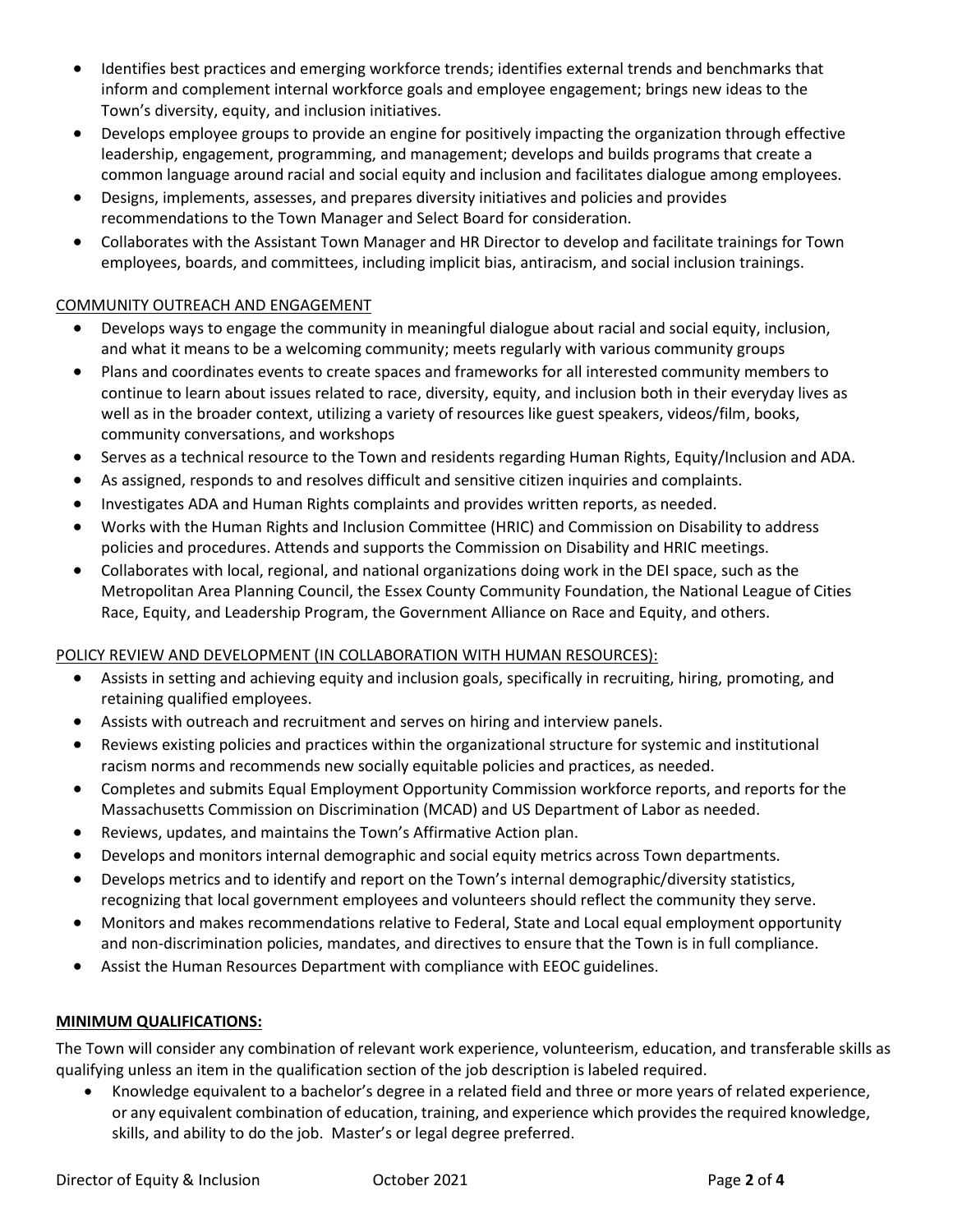- Bilingual preferred but not required.
- Strong computer skills and experience with Microsoft Office is required.
- Valid Massachusetts Driver's License, or ability to obtain one is required
- Must be fully committed to providing service excellence to every person who visits, works, or resides in the Town of Danvers by embodying the organization's five core values: inclusion, integrity, accountability, positivity, and collaboration.

Preferably, candidate should have

- Demonstrated understanding of cultural values and norms of various communities, particularly BIPOC, LGBTQ+, and disability communities, among others.
- Effective intercultural communication skills and ability to advocate/address issues of diversity.
- Sensitivity and understanding of specific barriers which may lead to lack of access and engagement.
- Experience supervising and leading teams.
- Experience developing and implementing training.

## **KNOWLEDGE, ABILITY, SKILL:**

Knowledge: Advanced knowledge of commonly used organizational diversity and education resources concepts, practices and procedures. Working knowledge of laws related to equal opportunity, disability issues, human and civil rights. Working knowledge of design and development of professional development programs. Working knowledge of training best practices, advanced knowledge of professional development training programs. Cultural and Global awareness

Ability: Ability to build and maintain effective working relationships with others. Ability to lead and direct the work of others. Must be accurate, thorough, and well organized in working with detailed information, and take initiative to assure timely compliance with deadlines and the resolution of pending matters. Ability to maintain tact and discretion in challenging situations and interactions with employees. Ability to maintain confidential information and to respond quickly to unexpected projects with tight deadlines or changes in important procedures. Ability to make sound decisions and use good judgement. Ability to assess effectiveness of programs. Ability to prepare written reports to executive level staff on initiatives.

Skill: Excellent public speaking, facilitation, organizational and analytical skills. Demonstrates a highly proficient use of computers, office automation, and other department specific computer applications and technologies. Skill in developing metrics for measuring the effectiveness of diversity initiatives implemented.

### **SUPERVISION:**

*Received:* Works under the general direction of the Town Manager or their designee.

*Exercised:* Supervises consultants and, if assigned, support staff.

*Responsibility:* Performs routine duties that are clearly defined by protocol and standard operating procedures. This role requires knowledge of broad, organizational operations.

### **TOOLS AND EQUIPMENT USED**

Personal computer including word processing, spread sheet and database software, copy machine; postage machine; fax machine; calculator; phone; cell phone; related office equipment.

### **WORKING CONDITIONS & PHYSICAL DEMANDS:**

### **Job Environment**

Normal office environment, not subject to extreme variations of temperature, noise, odors, etc. Majority of work is performed in a moderately noisy work environment, with constant interruptions. Frequently subjected to the demands of other individuals and the volume and/or rapidity with which tasks must be accomplished.